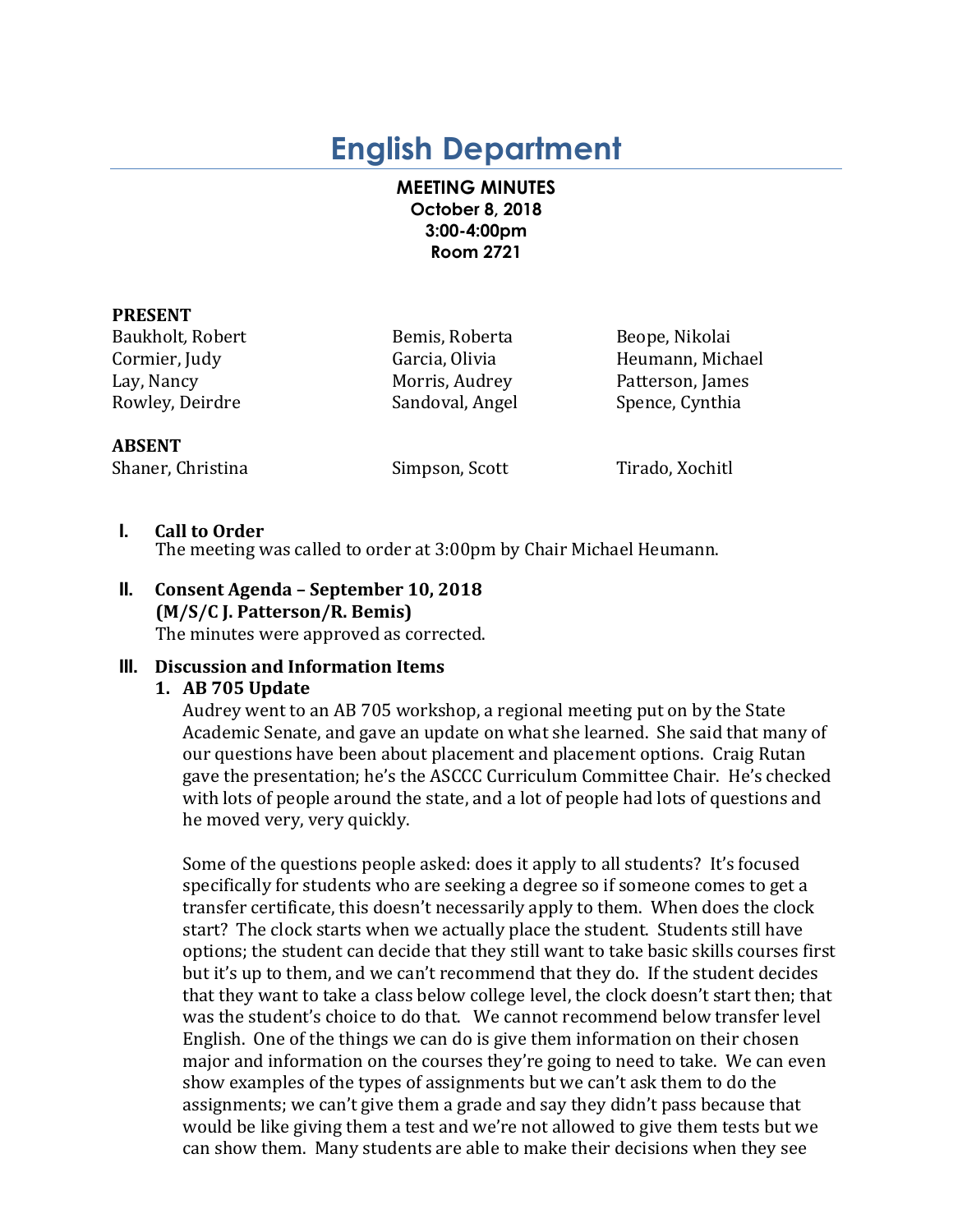what is required. Audrey said that this kind of evaluation can be made by counselors or the process can be automated: a student goes in and puts down what their goal is, what was the last English course that they took and what their grade was. Because it is multiple measures, the grade point average has more weight; Michael said all the weight! Audrey said that, for example, if the student had a good grade point but had C's and D's in English and they want to major in English, what's best for them? The student can decide but we should give them the information that they need. Michael said that right now if the student wants to know the difference between 008, 009 and 110, all they have really to go on is the catalog. Michael said that we should be able to provide to the counselors something that shows the students that this is what they're expected to do in 110. Audrey said that the catalog description doesn't translate into student's needs. They read that and they don't know what is actually required of them until they get there.

One of the things that Audrey really took to heart is that this is a big change and students are trusting us. No student wants to start out, be placed, and fail. Students can take 110 with the co-requisite and they could fail, and then they could take it again and still have a very, very good chance of going on. But some students will fail one class and they're gone and won't come back; everyone is different. What Audrey is seeing is that this gives room for individualization. We're giving students choices and the students can choose and that empowers them. 

Now what about our co-requisite plan. Can we require them to take a co-requisite class? The answer is yes if their GPA is below 2.6. Audrey said we can require them to take 110 with the co-requisite. But what if they don't want to? Then we use our normal challenge processes. She said that we already have challenge processes in place, and a student can ask to not take it. Michael said he had a very long argument with Dixie last week where she insisted that we cannot force students to take the co-req class. She kept saying that over and over again and Michael insisted that everything he's heard is that we can do that. So the bottom line Audrey said was we can offer courses that are below transfer level: yes we can. She doesn't know what percent of colleges are but many colleges still are. She said that especially if you're required freshman English with a co-req a lot of the students, especially if they are part-time students, don't have the time to take a co-req class, that alone would prevent them from getting started. But if they could take a four unit course like an English 009 first and have a little more time and then go on and take the next class. That might work better for students but again it's their choice.

Some people were wondering if we should get all the basic skill course out of the catalog and he also said no to that because some students will go to other colleges to find those courses because they feel they need them. He also mentioned specialized populations like DSPS students that might actually need English 008. We could have one section, if there's a need; if there isn't then fine. Mr. Rutan made a list when he talked about re-thinking support and it was nice to see that we had already done a lot of those things. There were some other ideas that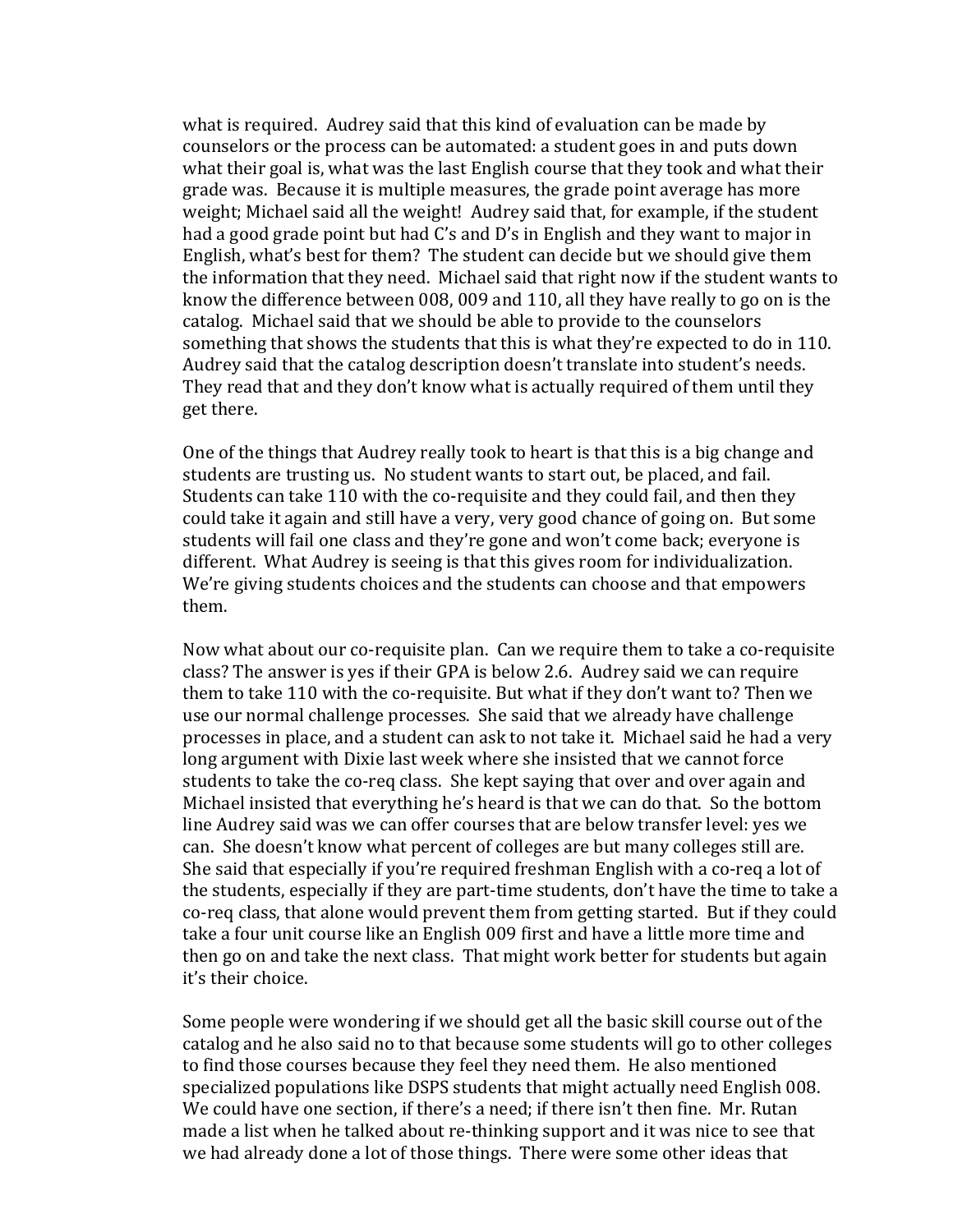sounded outrageous like a two-semester long English 110 course. Some colleges have done that so they have two semesters to master the skills with support so the seven hours (units) could be three and a half hours per week for each semester and they have more time. Audrey said that these were just some options; we're already set with our Engl 110 with co-requisite and we're not done piloting yet. There's different ways to focus on the co-requisite, Audrey said.

Michael said that at last week's English Standards Meeting they came to the conclusion that we can't really make any other changes to the 055 class because we don't know enough about the class right now. We wanted to kind of change things for the fall but for it to be ready for the fall we'd have to make those changes now but right now we just can't so right now we have to wait through this semester and next semester to get more information and at that point if we find that we need to make changes then we'll probably be able to make better changes. We're going to just stick to what we have right now which is the 110 with the  $055$ co-requisite, the one-unit lab-three hours three hours a week which is seven hours altogether. Audrey said that just at the end, Mr. Rutan mentioned to be careful of the unit load because of financial aid and all of that, and he also mentioned class capacity. He said that the state's Senate is looking at that. He'd mentioned 30 but said that 30 is too much. Audrey said we're expecting them to learn more in less time and with 30 in a class! She said it was a very useful meeting but said that he went way too fast.

Judy asked if there was any emphasis on strongly urging students to get counseling before they register for classes. Audrey agreed that the counseling element is very, very important. Michael said that in the  $1<sup>st</sup>$  Step Program, it is required for the students. He said they have to meet with a counselor before they sign up for classes because that allows them to have some priority. James said that eventually that'll be campus wide for all incoming students. Michael said that that probably isn't going to happen. Deirdre said that in which case we'd probably be wise to let counselors know about English; they kind of have an overview but, in other words if we can require a student who needs the co-req to take it, unless the counselors are aware of how important that is, if a student say that they don't want to take it the counselor is very likely to tell them that they don't have to. Then we've got someone in 110 and the clock starting who needed that extra help.

Judy shared something that she thought might help students: create a little package that's bound with maybe three or four sample essays plus the course description with all the objectives and some of the more important one highlighted and have something like that that counselors could open up and ask the students to take a look at them and ask them if they feel comfortable writing at that level. Judy thinks that that might actually help a lot with self-placement. Michael told Judy that she just volunteered herself to help him do it! He said that he thinks that's a good idea and that he thinks we should put together something to help better inform the students on what their options are. Roberta asked if we had a counseling liaison to which Michael responded that Tanya Dorsey is our liaison but not here today and that he would talk to her about it. He also said that Kristen Gomez also could help as well.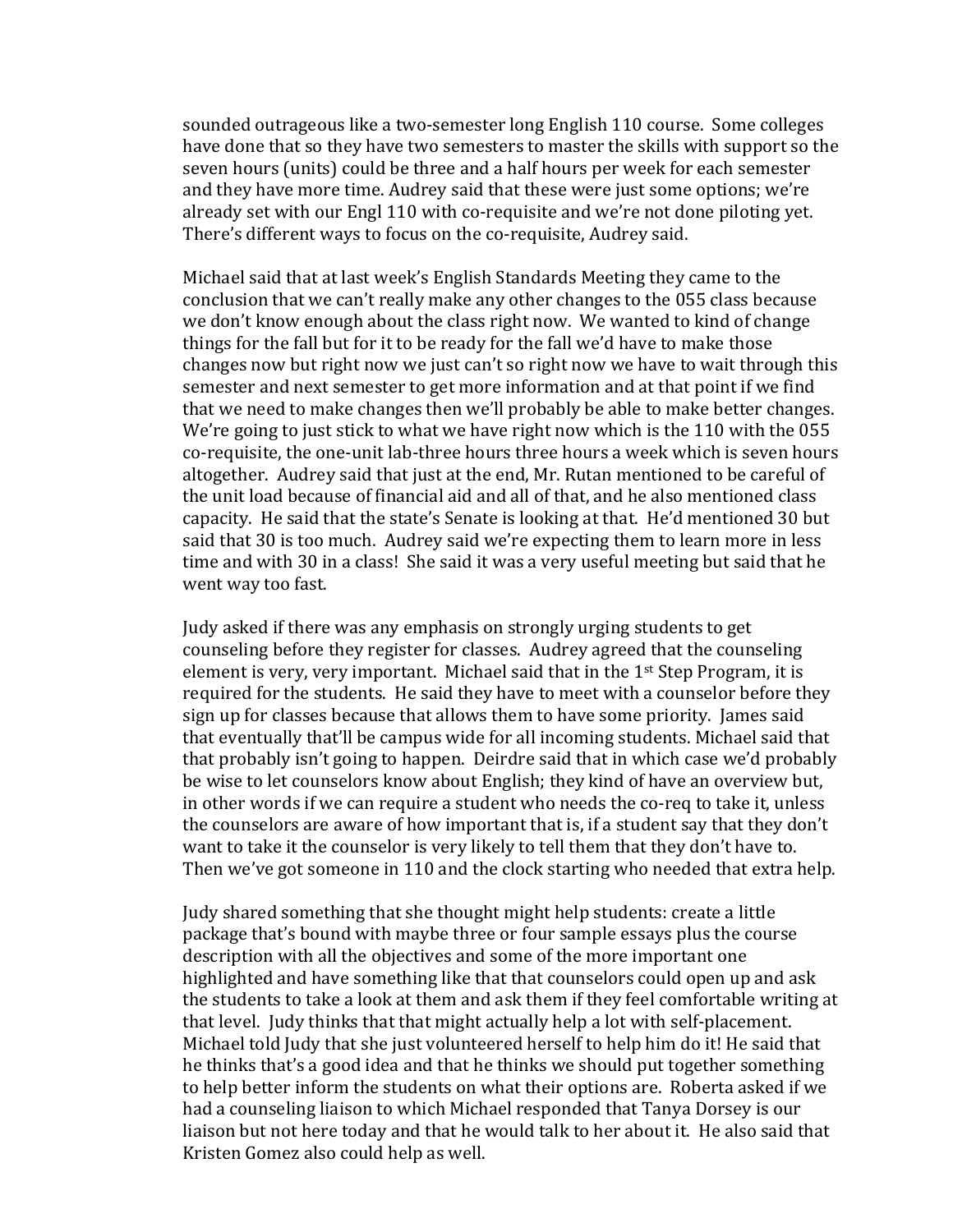Audrey asked Michael if he knew if any of this was going to be automated, Michael said that there's a meeting later this week and he would find out then and give an update. Deirdre asked about students who take the regular 110 and fail, maybe because they needed the extra help or maybe because they could have done the work but they don't; in other word they're supposed to have a draft and they're the one who walks in to class and doesn't have it whereas if they were in the coreq you could sit them down and have them do it and that may not be the purpose of the co-req but it would make a huge difference for some students who just lack the self- discipline. Michael asked Cynthia if she's been doing anything like that in her class and how's it going. Cynthia said that her students in her 055 class have been turning in their assignments on time, so far. So that extra time, Michael said, really is working and Cynthia said yes. Deirdre said that maybe there's something that counselors could do with student who have not passed the 110, like encourage, guide, require them to take the co-req. Cynthia said that if they qualify to take 110, she doesn't think that we can require them to take the co-req.

## 2. Building the 2019-20 English Schedule

Michael is going to look at this semester's schedule and figure out how many basic skills classes we have versus 110's and then take that schedule and imagine what it would be like next fall with AB 705 in place. He had a couple of different scenarios that he shared. There are two big issues: classroom space and staffing. Cynthia asked about the portables that we have and how were they attained. The portables that we currently have on campus were purchased with bond monies. Michael said that two of them were paid for with money from the Talcas Grant. Michael said his concern is how do we get enough of these classes in to the schedule for next year, dealing with the 055's and do we have the faculty to do it because there are a couple of variables that go into the 055. He also said that the silver lining in this matter is that if we take out 20-25 sections of basic skills classes then we have 25 section hours to plug in for 110/055 classes. Dixie mentioned to Michael that afternoon, evenings, Fridays and Saturdays would be when we add sections of those two classes. Michael said that we'd have to figure that part out when we start creating the schedule. Deirdre said we should ask for an English classroom. Michael said that what he actually wants to ask for is to be able to put as many of the 055 classes in the same room as possible. Cynthia said that we should ask for a room that was stocked with all the things we need to hold the lab classes in. Load would not be four or five classes but would only be three Michael said. With that in mind, that's a worry that he has because that means we're going to need more faculty. Staffing will put limits on how many we can can offer. 

Michael said that for the Program Review that is due at the end of the month, he is going to ask for more full-time faculty, maybe three. James suggested he ask for four. 

Michael shared a handout, Projections for Fall 2019 Schedule, and went over it with the group. He wants to double-check his numbers before he sends it off and makes it part of our Program Review.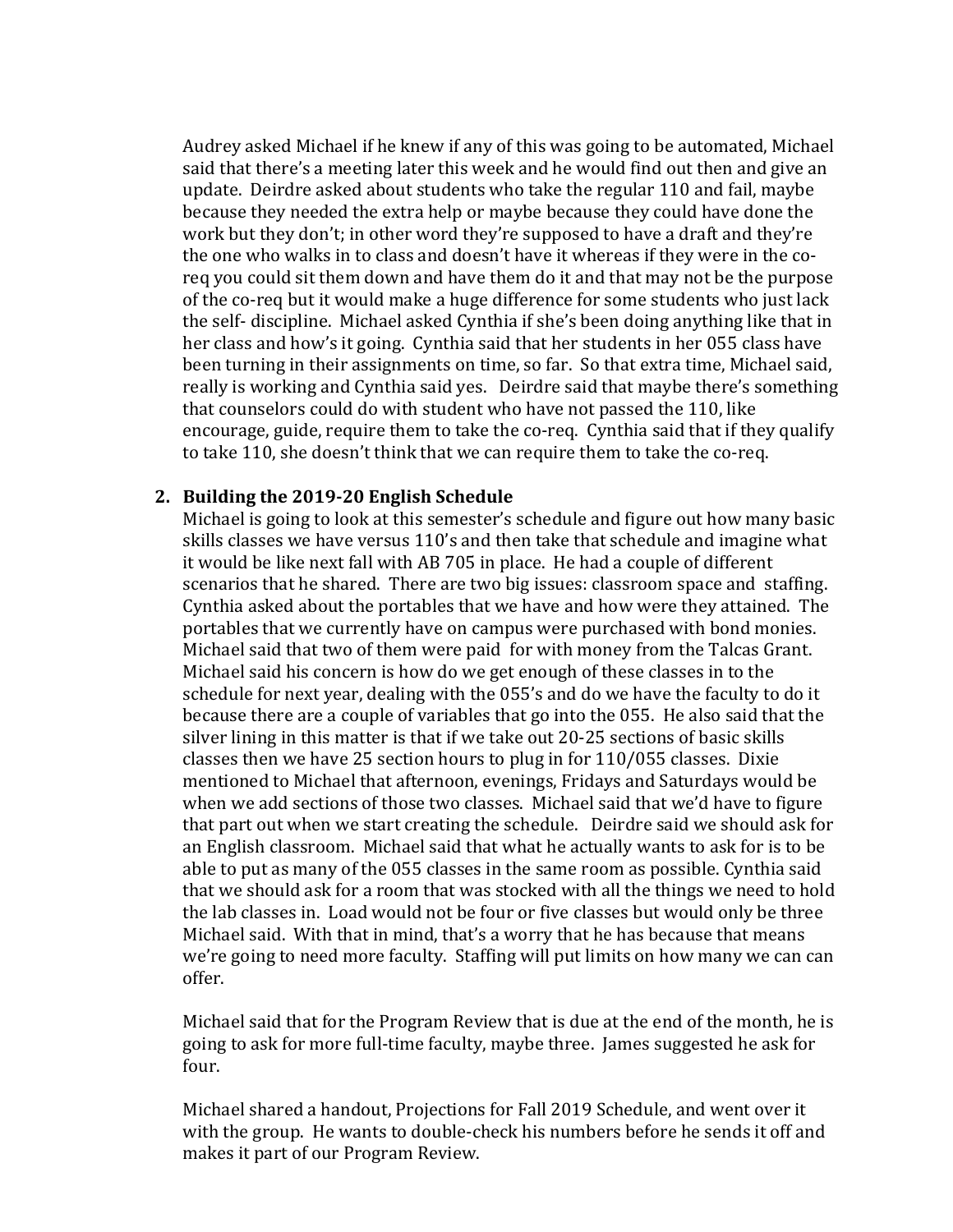Audrey asked if we had any information from other colleges yet that gives students a choice as to what percentage of them choose to take the basic skills course. She said we really don't know and we have to have enough 110's with coreqs available. We can't say to them that everything's filled and that they'll have to take 009; she stressed the point that we can't do that and we have to have enough transfer level courses available to them. We have to figure out a way to be flexible.

Michael said that he's come to the conclusion that no matter how we put the schedule together, it'll be wrong! He said we're going to take our best guess and work with the counselors who will talking to the students at the high schools and we can use those numbers to estimate, and also hope that those numbers are correct so that we put the correct number of classes in the schedule. Cynthia shared that she's talked to 11 other colleges and it looks like it's a  $50/50$  split. Half of them are going to offer no basic skills classes and the other half are going to offer one class and we're not getting too many colleges that are going above one but that doesn't mean that we have to follow them.

Michael said that he thinks he's found enough justification to hire more faculty. The question was asked about when we might know if we can hire more faculty, James answered that HR is asking for lists of all the faculty we might be hiring by the end of December so they can start advertising and recruiting in January.

#### **3. Reading Program Review**

Michael said that since our Reading Program isn't as big as it used to be it was a little easier to get the numbers. He shared the data with the group. Michael said that the bottom line here is for the data he shared, it's very simple: the Reading program itself is stable, it's not decreasing anymore, and it's basically remaining on that level. We might be able to increase things depending on what happens with those ESL versions of 008 and 009 because they want to have them kind of match our Reading 018 and 019. Michael is still not sure if they're going to be offering those classes. Michael also mentioned if we want we can be creative and do other things with the Reading Program. Audrey shared her idea of Reading across the disciplines course. She said that could be an accelerated basic skills course. She thinks maybe having one basic skills accelerated course and then the transfer level courses and maybe linked with other courses is just one model or one idea. Michael said we all know there's a need for students to become better readers and that's for society in general and the question is how do we do it and certainly some of the suggestions that Audrey made and some of the things we're doing right now might work. Another way of looking at it would be to do a better job incorporating reading into our 110 class or the co-req class. Michael said that maybe there's some Professional Development that we as a department could get into and learn a little more about that. Certainly the accelerated strategies and some of those things can feed off of a lot of Reading instruction that seemed to be one of the biggest focus on accelerated classes when he went to the training years ago. Michael asked the group to send him any other ideas that they might have on the reading program and he would send them out to the department.